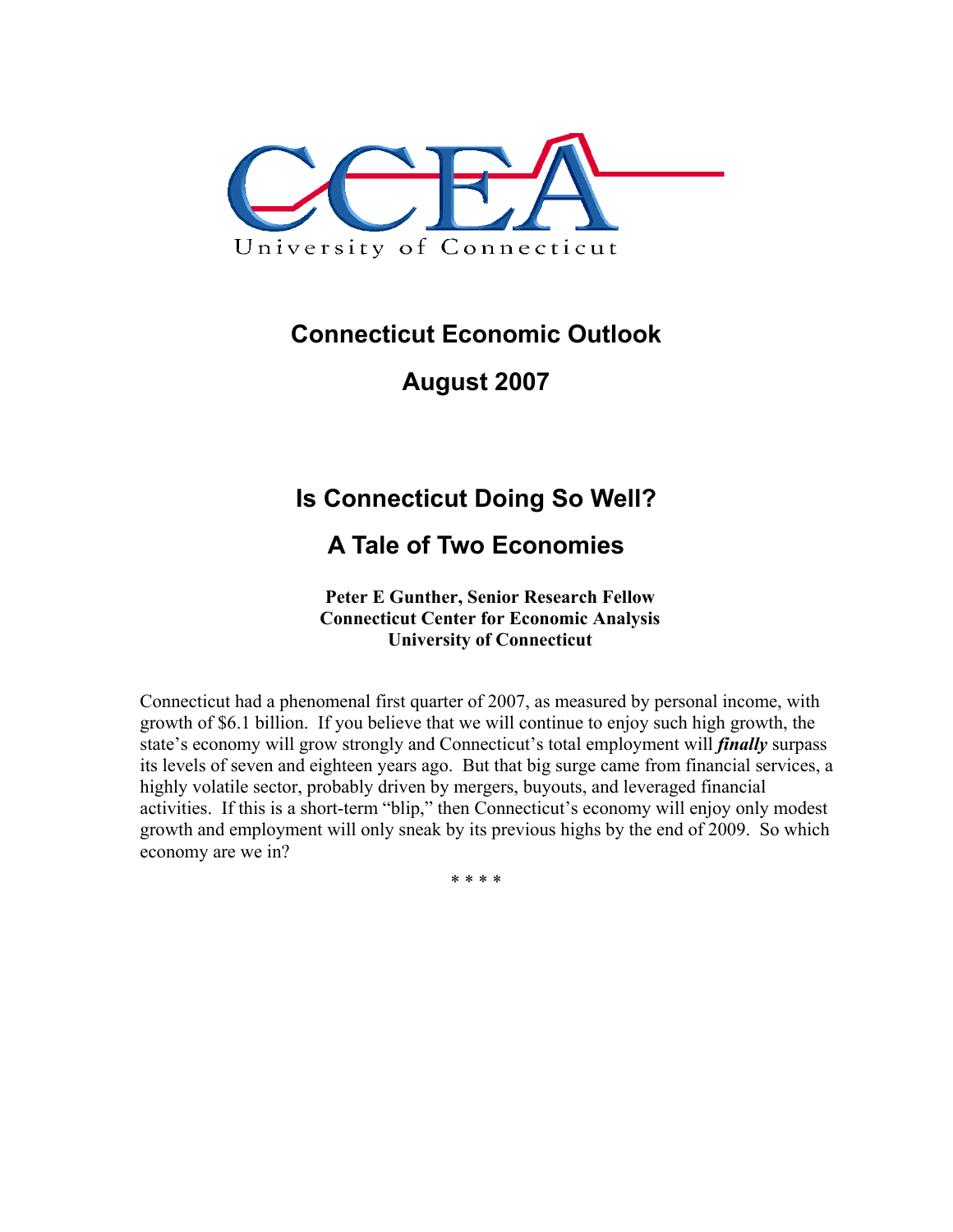Understanding the performance of the national and state economy draws on the huge array of data federal agencies collect. But data change, as agencies later get more detailed and comprehensive data. So when the Bureau of Economic Analysis (BEA) significantly revised its national current and real Gross Domestic Product (GDP) and Connecticut's GDP (CGDP) for the period from 2004 forward, it changed the basics from which CCEA constructs the CT Economic Outlook. That, combined with the most dramatic growth in personal income in Connecticut in nearly two decades, leaves us wondering where we really are.

That dramatic change the latest data revealed was Connecticut personal income surging in the first quarter of 2007 a stunning \$6.1 billion increase (\$4.0 billion in constant 2000 dollars, removing the influence of inflation). More than half--\$3.5 billion—of this surge came from financial intermediation, a sector subject to significant volatility as mergers, acquisitions, and leveraged buyouts drive much of this income. The still developing subprime mortgage crisis and the "flight to quality" in credit markets argues that this surge may have little durability. Thus the foundation on which CCEA develops its forecasts may be shaky.

To address the shakiness of the underlying data—that is, because personal income growth plays a central role in developing CCEA's forecast of Connecticut's future output and job growth--this Connecticut Economic Outlook develops two versions. The optimistic forecast makes no adjustments to estimates of gross regional output for the first half of this year. But recognizing the anomalous nature of recent growth in personal income, with such a high proportion coming from such a volatile sector, the second, cautious forecast assumes that only half of the preliminary estimated growth from 2006Q4 in the first two quarters of 2007 is realized. The optimistic forecast risks overstating significantly the State's expected economic performance out to 2009Q4. The cautious forecast assumes the conditions of the first quarter are unsustainable (they are already deteriorating the view of most economists). But caution can lead to a significant understatement.

### *REVISED DATA CHANGES THE OUTLOOOK*

The Bureau of Economic Analysis adjusted two annual income figures down—0.21% for 2003 and 0.13% for 2005. But BEA then adjusted the income figures for 2004 upward 0.77%. The net effect was to leave the final number for 2005 about where it was. Following from these revisions, BEA's estimate of personal income in Connecticut for 2006 fell 0.08%.

But these adjustments were in current dollars. When taking inflation into account, the Bureau's adjustments to Connecticut's total output had more downside; the Bureau lowered both 2003 and 2005 results 0.19% and increased 2004 only 0.55%. Adding in the influence of a rate of inflation higher than previous recognized results in BEA figure

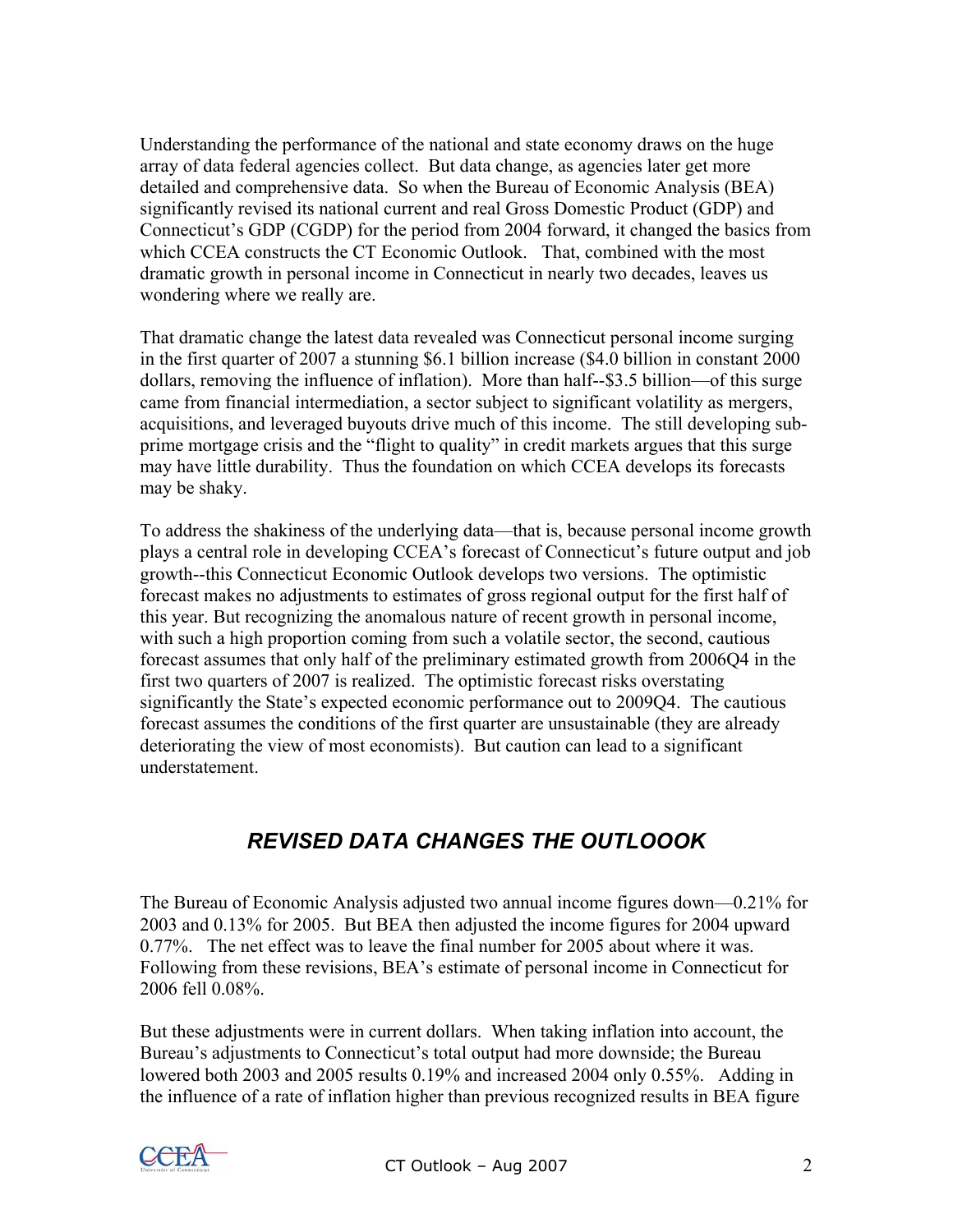for Connecticut output in 2006, in constant dollars, falling 0.18% compared to its earlier estimate and 2.1% below CCEA's previous admittedly bullish forecast.

BEA's adjustments to its data for Connecticut are small relative to its adjustments to national data, data that also underpins CCEA's Outlook. Thus, the Bureau lowered national figures in current dollars for 2004 and 2005—down 0.2%—and 2006—down 0.4%. Figures measured in constant dollars also decline by 0.3%, but—oddly—the Bureau increased its measure of disposable personal income 0.6% in 2005 and 0.8% in 2006 relative to its previous releases.<sup>1</sup> Perhaps households were paying fewer taxes, retaining more income for their own consumption. Indeed, that seems to be the pattern emerging from the aggressive tax cuts at the federal level. Nationally, from 2001 to 2004 personal current taxes fell by \$188.2 billion as disposable personal income rose from \$7,486.8 billion to \$8,664.2 billion. This was much faster than total growth in personal income of  $$8,724.1$  billion to  $$9,713.3$  billion<sup>2</sup>. Connecticut had the same experience from 2001 through 2006: personal income grew only 3.7%, but disposable income grew  $4.5%$ .

### *LOOKING TWICE*

CCEA builds its forecast from national and state income statistics, discussed above, and from the number of private housing permits, employment, and real average weekly manufacturing earnings. The slight quarter-to-quarter rise in residential building permits from the first to second quarter of this year, before seasonal adjustment, disguises serious issues emerging in the housing sector. Relative to the same month a year earlier, May permits were 15.1% lower and June's 21.3% lower. Moreover, unit values were also lower, so the total value of permits issued was down even more: 19.1% and 26.6% for those months. Yet, official national housing prices series have not reflected the downturn. The national figures for the value of housing are up 3.4% relative to a year earlier and the producers' price index for housing has risen 2.8%.

The weakness in residential permits—normally a leading indicator for both construction and durables—has not hit Connecticut's seasonally adjusted construction employment. To the contrary, construction employment grew from 66.9 thousand at year ago to 68.5 thousand in 2007Q2. This outcome results probably from offsetting increases in other construction—schools, universities and state-run institutions—as well as renovations, repairs, and non-residential construction. But this strength in construction employment may be fleeting; total output in the sector is down 9.3 % for the first half of 2007 compared to the same time period a year earlier and the pipeline looks weak.

Overall Connecticut's employment growth (seasonally adjusted) has been strong, growing from 1,677,000 a year ago to 1,697,000 in 2007Q2. Weekly earnings in manufacturing have also grown, year over year, reaching \$428.61 in 2007Q2, above the figure for the same quarter in 2006: \$418.34.

 $^{2}$  http://www.bea.gov/scb/pdf/2005/11November/1105\_NIPAnew.pdf



 $\overline{a}$ 

<sup>&</sup>lt;sup>1</sup> BEA: News Release: Gross Domestic Product, July 27, 2007.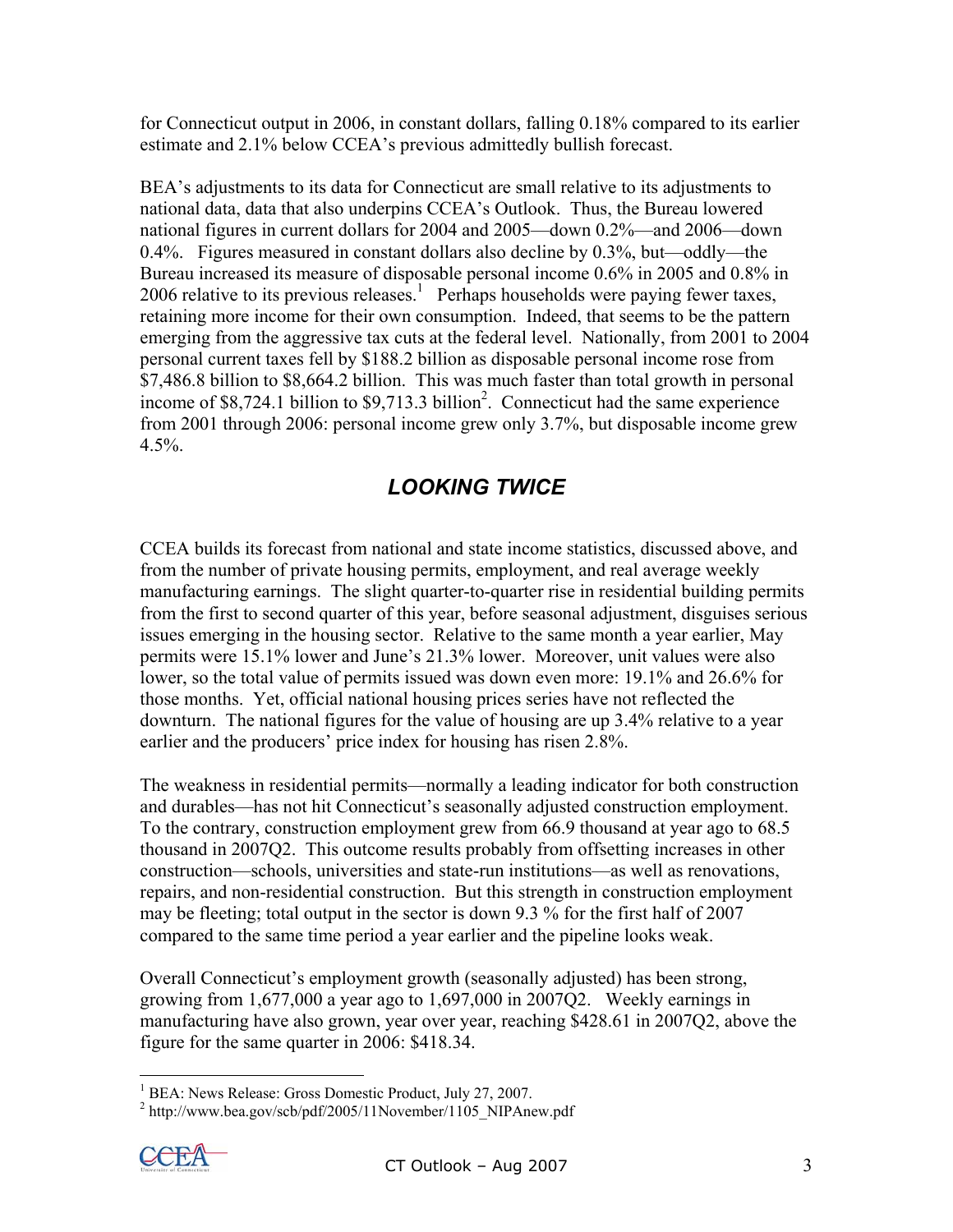The two charts below offer both outlooks. The optimistic forecast captures the abnormally high growth in personal income, a growth we do not believe is sustainable. It is likely to overstate future growth by one to two percent. The cautious outlook adjusts for the 2007Q1 spike in the personal income series.

Chart 1 shows that, with the optimistic forecast, Connecticut RGDP continues to expand through 2009Q4, reaching \$194 billion. In contrast, growth is sufficiently slower in the lower case to limit 2009Q4 total output to \$189 billion. Growth rates for 2007 to 2009 in are 4.2, 2.5 and 2.2 percent in the optimistic case, but only 2.7, 1.9 and 1.7 when we are more cautious. In contrast, national annual RGDP growth rates in both these forecasts are for 2.1% in 2007, 3.1% in 2008, and 2.5% in 2009. Thus, even in the optimistic case, Connecticut will lose ground relative to the national economy after 2007.





Source: CCEA, August 2007.

Even though both Outlooks suggest that Connecticut employment will exceed the historical benchmark of 1.7 million in this quarter, slow growth in the cautious forecast generates weak growth in employment. Chart 2 shows that in the optimistic Outlook high case employment growth to 1,720,400 by the end of 2008. But when we are more cautious, employment growth levels out by the middle of 2009, reaching only 1,710,000.

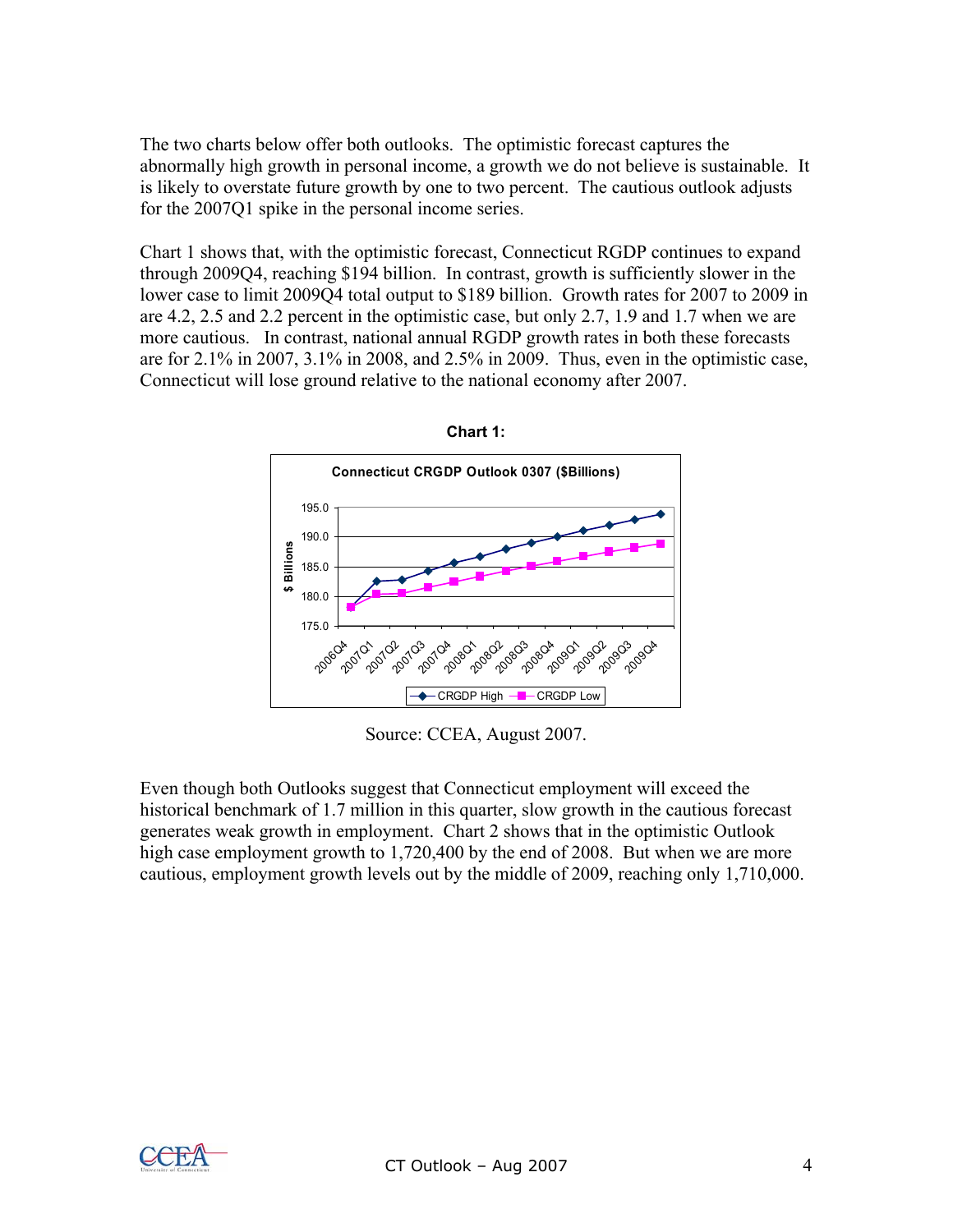

Source: CCEA, August 2007.

#### *SECTOR EMPLOYMENT GROWTH*

Similar to the two Outlook approach used above, CCEA looked at two possible outcomes for employment in aggregate by economic sector. Perhaps surprisingly, making conservative assumptions that public sector employment grows at its traditional quarterly rate (0.14%) and that employment in the private sectors change interactively as they have on average since 1990, the cautious forecast for 2009Q4 is only 362 below the 1,720,400 in the optimistic forecast. This outcome argues employment will probably grow closer to the optimistic forecast, even if the financial services sector does not sustain its income growth.

In specific sectors, the CCEA Outlook anticipates the continuing erosion of employment in manufacturing. Over the three year period 2006Q4 to 2009Q4, we anticipate the manufacturing sector losing 0.86% of its share of CT employment, while we expected services other than trade, transportation, public utilities, and finance to gain 0.44%, construction to gain 0.22%, and government to gain 0.19%. Health and education will see continued growth.

These shifts in sectoral shares reveal Connecticut's ongoing commitment to education, its aging population, and productivity growth in manufacturing. BEA's revisions and results of CCEA's Outlook for the second quarter identified growth in the value of output from durable manufacturing, growing \$1.6 billion in the first half of 2007. This growth is stronger than previously recognized, and in produced an increase in durable manufacturing employment of 936 over the same period. Non-durable manufacturing CRGDP growth over the same period was weaker at a mere \$126 million, resulting in a decline in employment of 2,153. This has been a consistent pattern in the non-durable sector for some time.